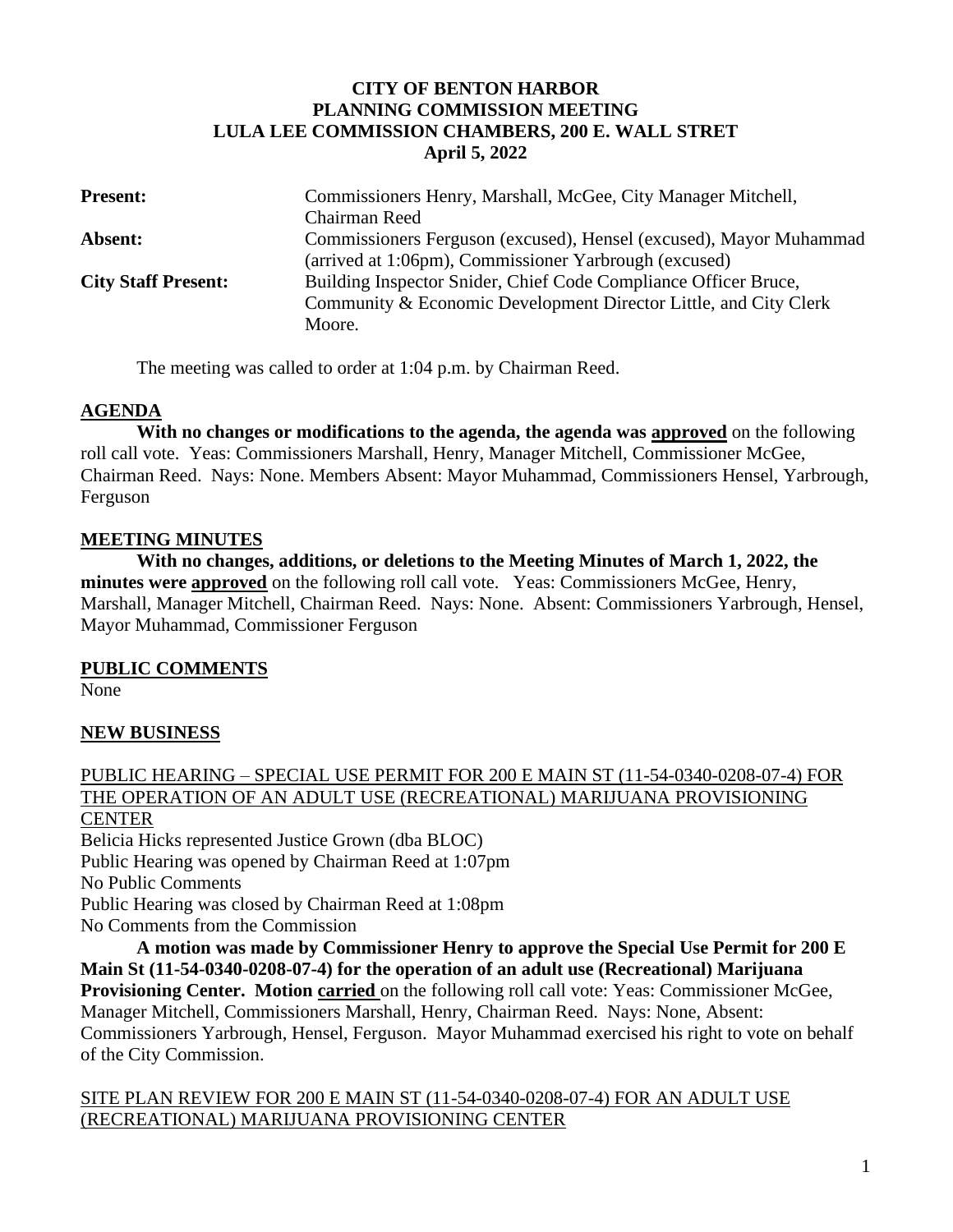Belicia Hicks, representing Justice Grown (dba BLOC) stated there were no changes or modifications to the building since granted the medical license.

Officer Bruce and the Code Compliance Department recommends that 200 E Main St (11-54-0340-0208- 07-4) to be used as an Adult-Use Recreational Marijuana Provisioning Center.

Hicks stated there is security staff on site. The medical and recreational products will be in the same display, with a separate line to check out, the only difference between the two is the excise tax.

Discussion was held regarding the space on the site plan that is marked as a secured delivery area, it was noticed that the area is using a city owned parking space.

Chairman Reed stated that since it is a city owned parking lot and is used by the public, there would need to be an agreement with the city to use the space. He suggests the plan be approved conditionally and an agreement be made between the city and applicant.

**A motion was made by Chairman Reed to approve the site plan for 200 E Main St (11-54- 0340-0208-07-4) with the condition that the city and applicant work out an agreement on how to utilize that secure space. Motion carried** on the following roll call vote: Yeas: Mayor Muhammad, Commissioners Henry, Marshall, Manager Mitchell, Commissioner McGee, Chairman Reed. Nays: None. Absent: Commissioners Hensel, Ferguson, Yarbrough.

# **OLD BUSINESS**

## MONTHLY ABSENCE REPORT OF MEMBERS

Chairman Reed stated that Commissioners Hensel, Ferguson, and Yarbrough were excused.

## UPDATE – 300 W MAIN AEP POWER SUBSTATION

Mona Livingston with Indiana Michigan Power introduced the project team. The team presented Temp Work Plan, Drainage Plan, Building Plans and Specs and Project Schedule.

There was discussion regarding the sidewalk on  $10<sup>th</sup>$  St, it was proposed that the sidewalk would go to Wall St.

Discussion on the type of material that would be used as siding on the building.

The fence design and specs was also a topic of discussion, as well as the acknowledgement that a variance will be needed for the fence. A polymer design, which is currently in several substations was presented. Henry stated she would like to see brick in the front.

## 170 RIVERVIEW DRIVE APARTMENT COMPLEX

Tim Drews with Abonmarche stated they are looking to bid quickly to be able to build after the Senior PGA, there will be a 6-8 week construction timeframe where the road will be closed. He stated Whirlpool is funding the entire project. There was concern with the narrowing of the roadway. Mayor Muhammad states the area as it stands is deteriorated, Whirlpool stepped forward to repair on top and under the street in that area, so there was some sacrifice of space. But as it stands now, if something is not done to improve it, it will not compliment the development in the area.

## MASTER PLAN UPDATE

Chairman Reed stated the consultant came to town and met with everyone who wanted to meet with him to discuss previous and current conditions and believes at this time they are ready to proceed with the planning and invite the public to participate. The actual planning will be June 6-10, he will provide a timeline and list what will take place during that time.

# **COMMISSION / STAFF COMMENTS**

None

# **MOTION TO ADJOURN**